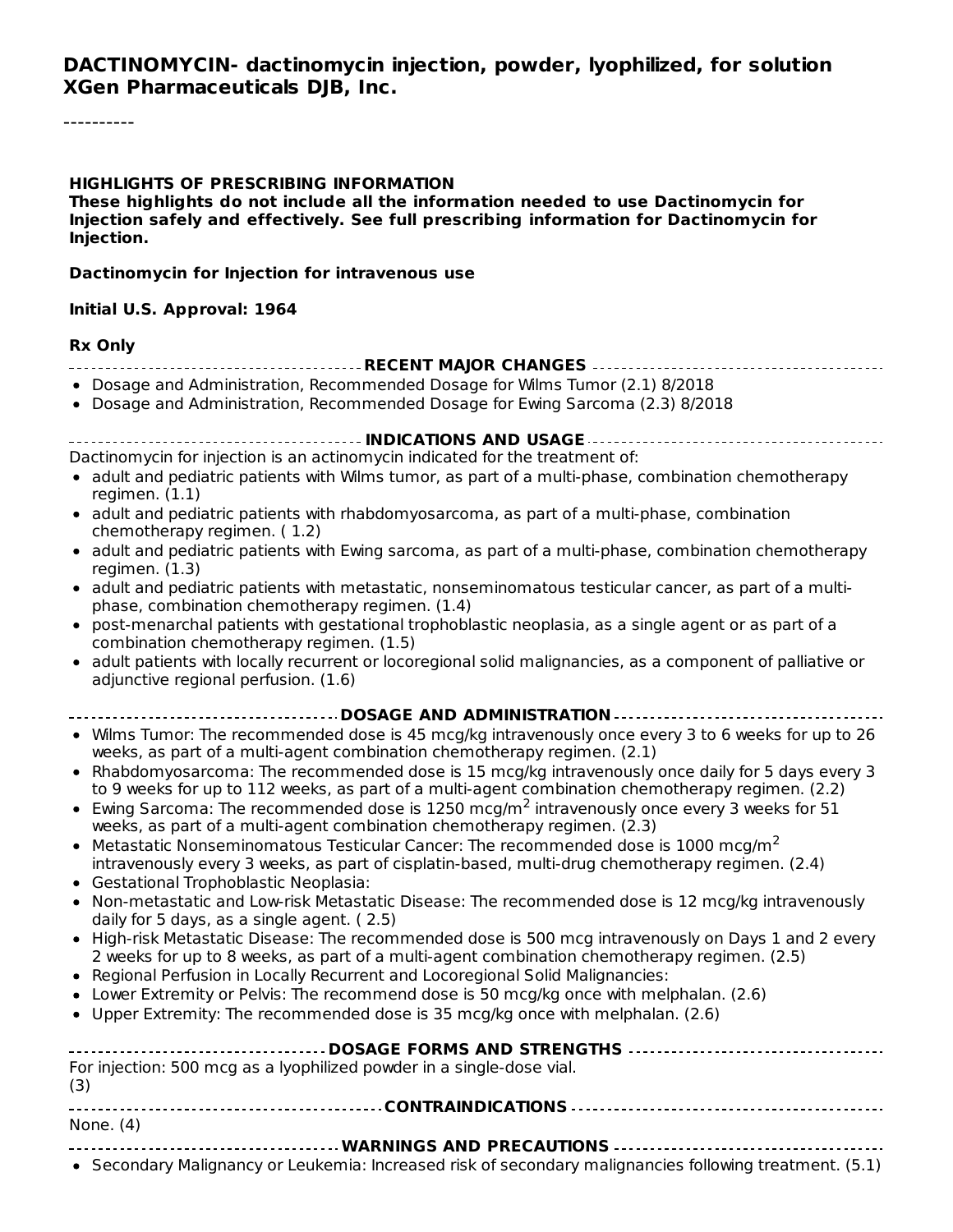- Veno-occlusive Disease: Can cause severe or fatal VOD. Monitor for elevations in AST, ALT, total bilirubin, hepatomegaly, weight gain, or ascites. Consider delaying next dose. (5.2)
- Extravasation: Immediately interrupt the injection or infusion and apply ice. (2.7, 5.3)
- Myelosuppression: Monitor blood cell counts before each cycle. Delay next dose if severe myelosuppression has not improved. (5.4)
- Immunizations: Vaccination with live viral vaccines is not recommended before or during treatment. (5.5)
- Severe Mucocutaneous Reactions: Discontinue treatment (5.6)
- Renal Toxicity: Monitor creatinine and electrolytes frequently. (5.7)
- Hepatotoxicity: Monitor transaminases, alkaline phosphatase and bilirubin prior to and during treatment. (5.8)
- Potentiation of Radiation Toxicity and Radiation Recall: Reduce dose by 50% during concomitant radiation. Use caution when administering within two months of radiation. (5.9)
- Embryo-fetal Toxicity: Can cause fetal harm. Advise patients of the potential risk to a fetus and to use effective contraception. (5.10, 8.1, 8.3)

| Common adverse reactions are: infection, alopecia, rash, dysphagia, fatigue, fever, nausea, vomiting,<br>anemia, neutropenia, thrombocytopenia, mucositis, and hepatotoxicity. (6) |
|------------------------------------------------------------------------------------------------------------------------------------------------------------------------------------|
| To report SUSPECTED ADVERSE REACTIONS, contact XGen Pharmaceuticals DJB, Inc. at 1-                                                                                                |
| 866-390-4411 or FDA at 1-800-FDA-1088 or www.fda.gov/medwatch.<br>(6)                                                                                                              |
|                                                                                                                                                                                    |

• Lactation: Advise not to breastfeed. (8.2)

#### **See 17 for PATIENT COUNSELING INFORMATION**

**Revised: 2/2021**

## **FULL PRESCRIBING INFORMATION: CONTENTS\* RECENT MAJOR CHANGES**

#### **1 INDICATIONS AND USAGE**

- **1.1 Wilms Tumor**
- **1.2 Rhabdomyosarcoma**
- **1.3 Ewing Sarcoma**
- **1.4 Metastatic Nonseminomatous Testicular Cancer**
- **1.5 Gestational Trophoblastic Neoplasia**
- **1.6 Regional Perfusion in Locally Recurrent and Locoregional Solid Malignancies**
- **2 DOSAGE AND ADMINISTRATION**
	- **2.1 Recommended Dosage for Wilms Tumor**
	- **2.2 Recommended Dosage for Rhabdomyosarcoma**
	- **2.3 Recommended Dosage for Ewing Sarcoma**

#### **2.4 Recommended Dosage for Metastatic Nonseminomatous Testicular Cancer**

**2.5 Recommended Dos age for Gestational Trophoblastic Neoplasia**

**2.6 Recommended Dosage for Regional Perfus ion in Locally Recurrent and Locoregional Solid Malignancies**

- **2.7 Preparation and Administration**
- **3 DOSAGE FORMS AND STRENGTHS**
- **4 CONTRAINDICATIONS**
- **5 WARNINGS AND PRECAUTIONS**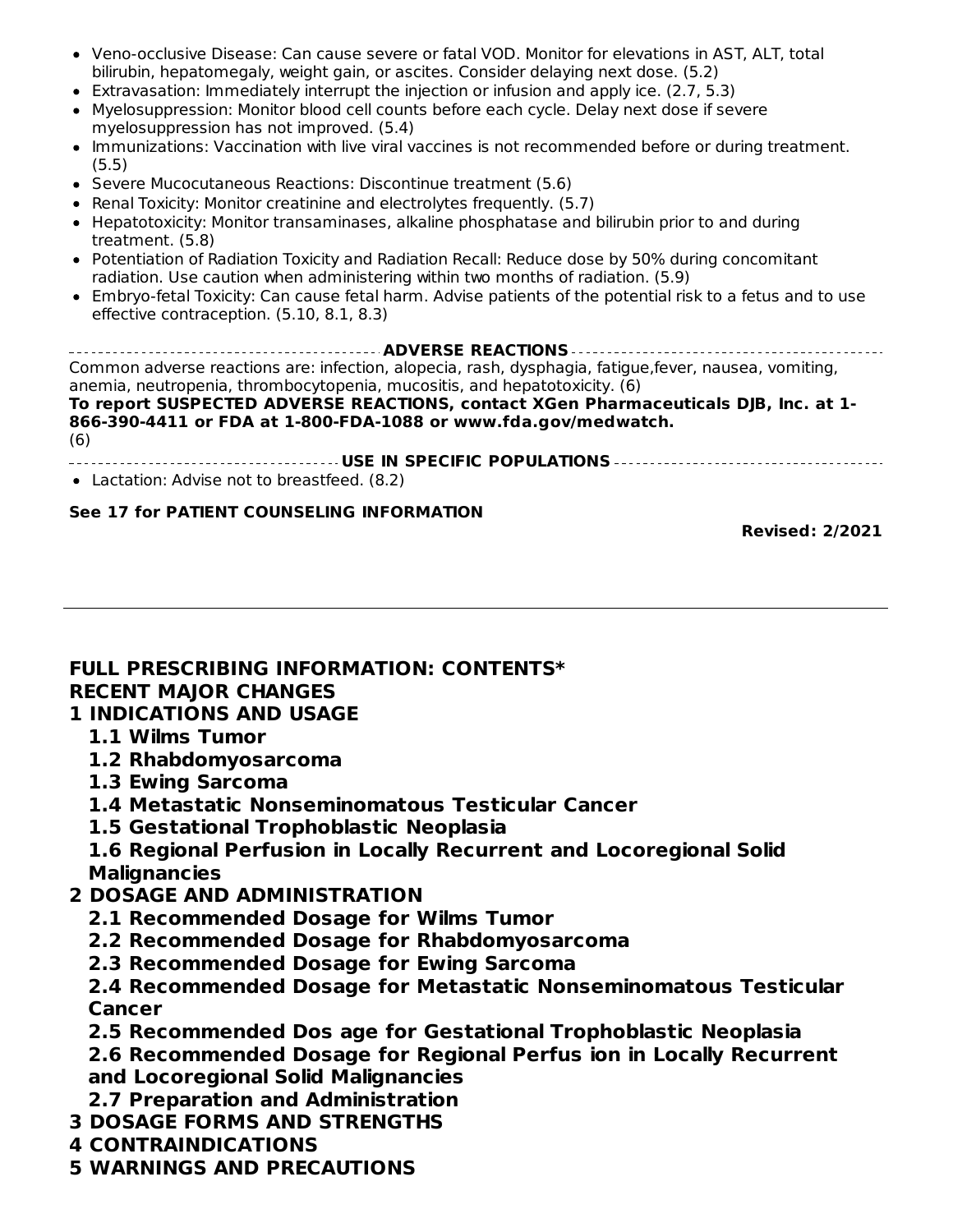- **5.1 Secondary Malignancy or Leukemia**
- **5.2 Veno-occlusive Disease**
- **5.3 Extravasation**
- **5.4 Myelosuppression**
- **5.5 Immunizations**
- **5.6 Severe Mucocutaneous Reactions**
- **5.7 Renal Toxicity**
- **5.8 Hepatotoxicity**
- **5.9 Potentiation of Radiation Toxicity and Radiation Recall**
- 5.10 Embryo-Fetal Toxicity

## **6 ADVERSE REACTIONS**

## **8 USE IN SPECIFIC POPULATIONS**

- **8.1 Pregnancy**
- **8.2 Lactation**
- **8.3 Females and Males of Reproductive Potential**
- **8.4 Pediatric Use**
- **8.5 Geriatric Use**
- **11 DESCRIPTION**

### **12 CLINICAL PHARMACOLOGY**

- **12.1 Mechanism of Action**
- **12.2 Pharmacodynamics**
- **12.3 Pharmacokinetics**

### **13 NONCLINICAL TOXICOLOGY**

### **13.1 Carcinogenesis, Mutagenesis, Impairment of Fertility**

### **15 REFERENCES**

## **16 HOW SUPPLIED/STORAGE AND HANDLING**

 $\ast$  Sections or subsections omitted from the full prescribing information are not listed.

## **FULL PRESCRIBING INFORMATION**

## **1 INDICATIONS AND USAGE**

### **1.1 Wilms Tumor**

Dactinomycin for injection is indicated for the treatment of adult and pediatric patients with Wilms tumor, as part of a multi-phase, combination chemotherapy regimen.

## **1.2 Rhabdomyosarcoma**

Dactinomycin for injection is indicated for the treatment of adult and pediatric patients with rhabdomyosarcoma, as part of a multi-phase, combination chemotherapy regimen.

## **1.3 Ewing Sarcoma**

Dactinomycin for injection is indicated for the treatment of adult and pediatric patients with Ewing sarcoma, as part of a multi-phase, combination chemotherapy regimen.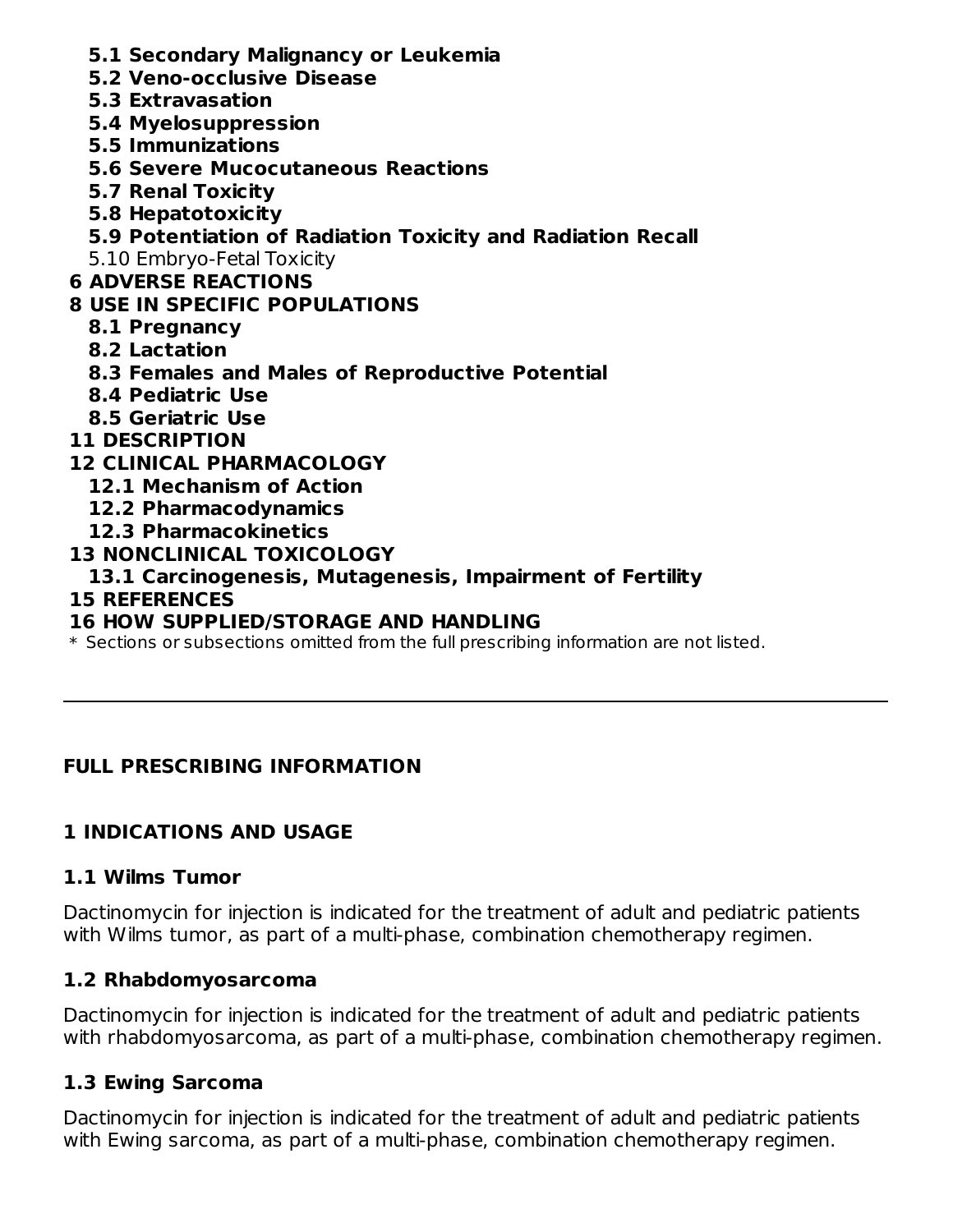## **1.4 Metastatic Nonseminomatous Testicular Cancer**

Dactinomycin for injection is indicated for the treatment of adult and pediatric patients with metastatic, nonseminomatous testicular cancer, as part of a multi-phase, combination chemotherapy regimen.

## **1.5 Gestational Trophoblastic Neoplasia**

Dactinomycin for injection is indicated for the treatment of post-menarchal patients with gestational trophoblastic neoplasia, as a single agent or as part of a combination chemotherapy regimen.

### **1.6 Regional Perfusion in Locally Recurrent and Locoregional Solid Malignancies**

Dactinomycin for injection is indicated for the treatment of adult patients with locally recurrent or locoregional solid malignancies, as a component of palliative or adjunctive regional perfusion.

## **2 DOSAGE AND ADMINISTRATION**

### **2.1 Recommended Dosage for Wilms Tumor**

The recommended dose of Dactinomycin for injection, as part of a multi-agent combination chemotherapy regimen, is 45 mcg/kg intravenously once every 3 to 6 weeks for up to 26 weeks.

## **2.2 Recommended Dosage for Rhabdomyosarcoma**

The recommended dose of Dactinomycin for injection, as part of a multi-agent combination chemotherapy regimen, is 15 mcg/kg intravenously once daily for 5 days every 3 to 9 weeks for up to 112 weeks.

## **2.3 Recommended Dosage for Ewing Sarcoma**

The recommended dose of Dactinomycin for injection, as part of a multi-agent combination chemotherapy regimen, is  $1250 \text{ mcg/m}^2$  intravenously once every 3 weeks for 51 weeks.

#### **2.4 Recommended Dosage for Metastatic Nonseminomatous Testicular Cancer**

The recommended dose of Dactinomycin for injection, as part of a cisplatin-based, multiagent combination chemotherapy regimen, is  $1000$  mcg/m<sup>2</sup> intravenously once every 3 weeks for 12 weeks.

## **2.5 Recommended Dos age for Gestational Trophoblastic Neoplasia**

The recommended dose of Dactinomycin for injection for nonmetastatic and low-risk metastatic disease is 12 mcg/kg intravenously daily for five days as a single agent.

The recommended dose of Dactinomycin for injection, as part of a multi-agent combination chemotherapy regimen, for high-risk metastatic disease is 500 mcg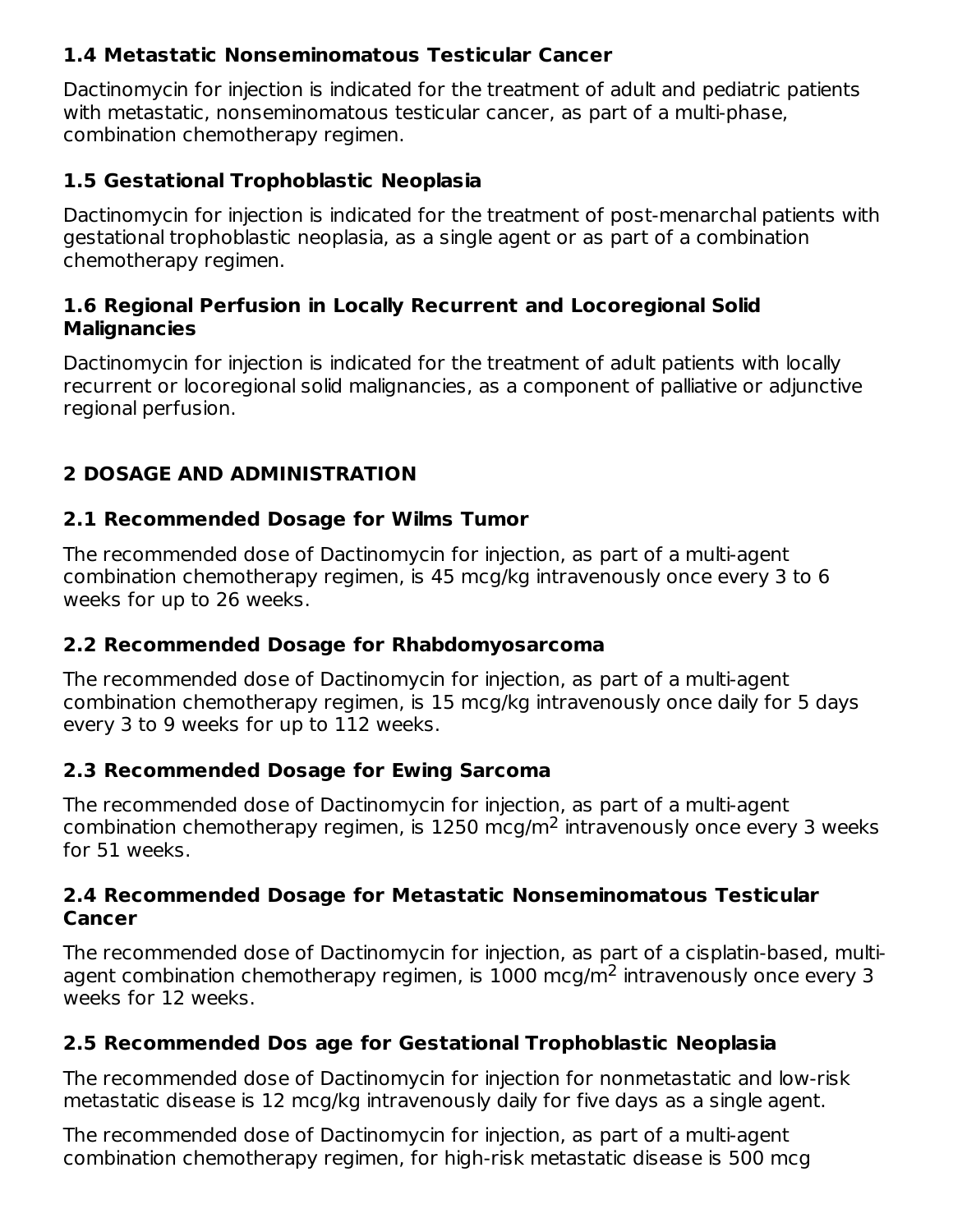intravenously on Days 1 and 2 every 2 weeks for up to 8 weeks.

### **2.6 Recommended Dosage for Regional Perfus ion in Locally Recurrent and Locoregional Solid Malignancies**

The recommended dose of Dactinomycin for injection, in combination with melphalan, is 50 mcg/kg once for lower extremity or pelvis.

The recommended dose of Dactinomycin for injection, in combination with melphalan, is 35 mcg/kg once for upper extremity.

### **Calculate the dose for obese or edematous patients based on ideal body weight.**

## **2.7 Preparation and Administration**

- Dactinomycin for injection is a cytotoxic drug. Follow applicable special handling and disposal procedures. $^{\rm 1}$
- Visually inspect the vials for particulate matter and discoloration, whenever solution and container permit.

## Preparation

- Reconstitute each vial by adding 1.1 mL of Sterile Water for Injection without preservative using aseptic techniques.
- The reconstituted product should be a clear, gold-colored solution at a concentration of 500 mcg/mL.
- Further dilute the reconstituted product with 5% Dextrose Injection or 0.9% Sodium Chloride Injection to yield concentrations greater than 10 mcg/mL.
- Store at room temperature for no more than 4 hours from reconstitution to completion of injection or infusion. Discard after 4 hours.
- Dactinomycin for injection does not contain a preservative. Discard any unused portions.

## Administration

- Administer the diluted reconstituted product intravenously over 10 to 15 minutes.
- Do not use in-line filters with a cellulose ester membrane.

## Management of Extravasation

- Discontinue Dactinomycin for injection for burning or stinging sensation or other evidence indicating perivenous infiltration or extravasation.
- Manage confirmed or suspected extravasation as follows:
- Terminate the injection or infusion immediately and restart in another vein.
- Intermittent application of ice to the site for 15 minutes 4 times daily for 3 days *[see*] Warnings and Precautions (5.3)].

# **3 DOSAGE FORMS AND STRENGTHS**

For injection: 500 mcg as a sterile, amorphous yellow to orange, lyophilized powder in a single-dose vial.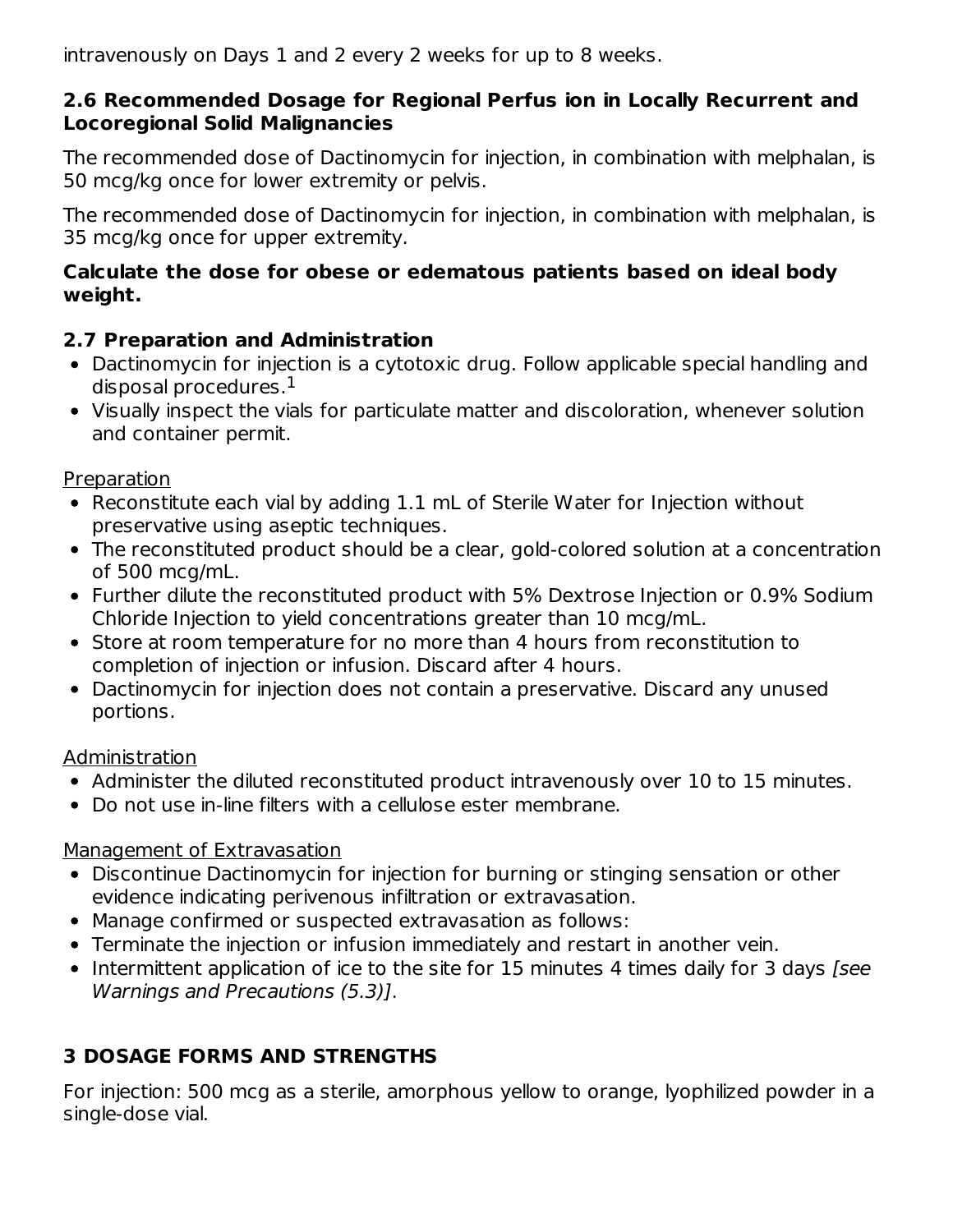## **4 CONTRAINDICATIONS**

None.

## **5 WARNINGS AND PRECAUTIONS**

## **5.1 Secondary Malignancy or Leukemia**

The risk of developing secondary malignancies, including leukemia, is increased following treatment with Dactinomycin for injection.

## **5.2 Veno-occlusive Disease**

Severe and fatal hepatic veno-occlusive disease (VOD) can occur with Dactinomycin for injection. Risk factors for the development of VOD include age younger than 4 years or concomitant radiotherapy. After treatment with Dactinomycin for injection, monitor frequently for signs and symptoms of VOD; these include elevations in AST, ALT, total bilirubin, hepatomegaly, weight gain, or ascites. If patients develop VOD, considering delaying next dose of Dactinomycin for injection. Resume reduce dose or permanently discontinue based on severity of reaction and disease being treated.

## **5.3 Extravasation**

Extravasation of Dactinomycin for injection can result in severe local tissue injury manifesting as blistering, ulcerations and persistent pain requiring wide excision surgery followed by split-thickness skin grafting. If any signs or symptoms of extravasation occur, immediately interrupt the injection or infusion. Apply ice to the site intermittently for 15 minutes, 4 times a day for 3 days [see Dosage and Administration (2.7)]. Observe closely and consult plastic surgery if necessary based on severity of reaction.

## **5.4 Myelosuppression**

Severe and fatal myelosuppression, which may include neutropenia, thrombocytopenia and anemia, can occur with Dactinomycin for injection. The nadir in neutrophil counts generally occurs 14 to 21 days after administration. Obtain complete blood counts prior to each treatment cycle. Delay next dose of Dactinomycin for injection if severe myelosuppression has not improved. Consider dose reduction for patients with prolonged myelosuppression based on severity of reaction and disease being treated.

## **5.5 Immunizations**

The safety with live viral vaccines following Dactinomycin for injection has not been studied and vaccination with live virus vaccines is not recommended before or during treatment.

## **5.6 Severe Mucocutaneous Reactions**

Severe mucocutaneous reactions, such as Steven-Johnson syndrome and Toxic Epidermal Necrolysis (TEN), can occur with Dactinomycin for injection. Permanently discontinue Dactinomycin for injection in patients who experience a severe mucocutaneous reaction.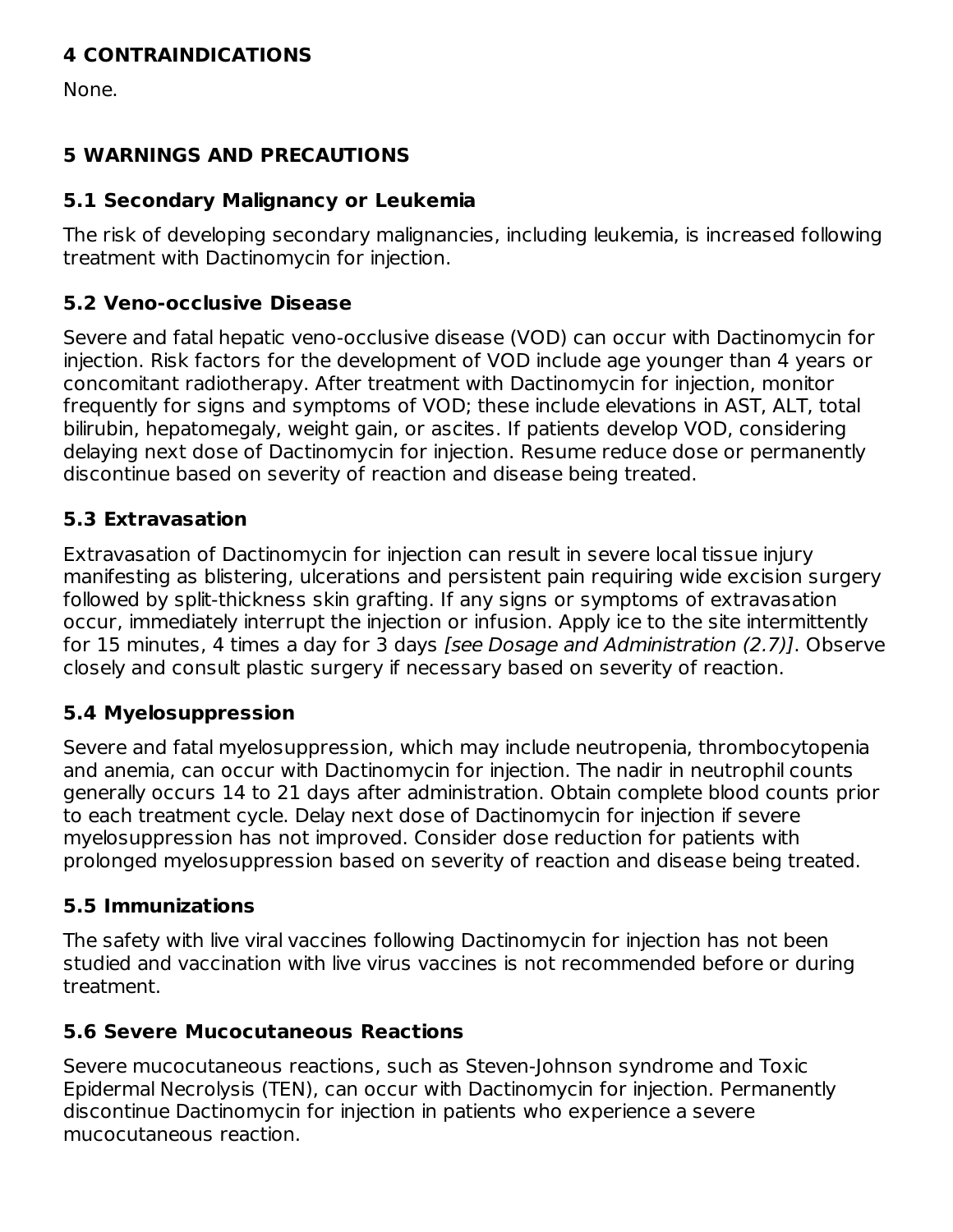## **5.7 Renal Toxicity**

Abnormalities of renal function can occur with Dactinomycin for injection. Monitor creatinine and electrolytes frequently during Dactinomycin for injection therapy.

## **5.8 Hepatotoxicity**

Hepatotoxicity can occur with Dactinomycin for injection. Monitor AST, ALT, alkaline phosphatase, and bilirubin prior to and during Dactinomycin for injection therapy.

## **5.9 Potentiation of Radiation Toxicity and Radiation Recall**

Dactinomycin for injection can increase radiation-induced gastrointestinal toxicity, myelosuppression, or erythema and vesiculation of the skin or buccal and pharyngeal mucosa. Reduce the dose of Dactinomycin for injection by 50% during concomitant radiation.

Radiation recall, affecting previously treated radiation fields, can occur in patients who receive Dactinomycin for injection after prior radiation therapy. Although the risk can occur with distant radiation exposure, the risk appears highest when Dactinomycin for injection is administered within two months of prior radiation.

## **5.10 Embryo-Fetal Toxicity**

Based on findings from animal studies and its mechanism of action, Dactinomycin for injection can cause fetal harm when administered to a pregnant woman. In animal reproduction studies, administration of dactinomycin to pregnant animals during the period of organogenesis was teratogenic, resulting in malformations at doses lower than the recommended human dose.

Advise pregnant women of the potential risk to the fetus. Advise females of reproductive potential to use effective contraception during treatment with Dactinomycin for injection and for at least 6 months after the final dose. Advise males with female partners of reproductive potential to use effective contraception during treatment with Dactinomycin for injection and for 3 months after the final dose [see Use in Specific Populations (8.1, 8.3)].

# **6 ADVERSE REACTIONS**

The following serious adverse reactions are described elsewhere in the labeling:

- Secondary Malignancy and Leukemia [see Warnings and Precautions (5.1)]
- Veno-occlusive Disease [see Warnings and Precautions (5.2)]
- Extravasation [see Warnings and Precautions (5.3)]
- Myelosuppression [see Warnings and Precautions (5.4)]
- Immunizations [see Warning and Precautions (5.5)]
- Severe Mucocutaneous Reactions [see Warnings and Precautions (5.6)]
- Renal Toxicity [see Warnings and Precautions (5.7)]
- Hepatotoxicity [see Warnings and Precautions (5.8)]
- Potentiation of Radiation Toxicity and Radiation Recall [see Warnings and Precautions (5.9)]

Common adverse reactions are: infection, alopecia, rash, dysphagia, fatigue, fever,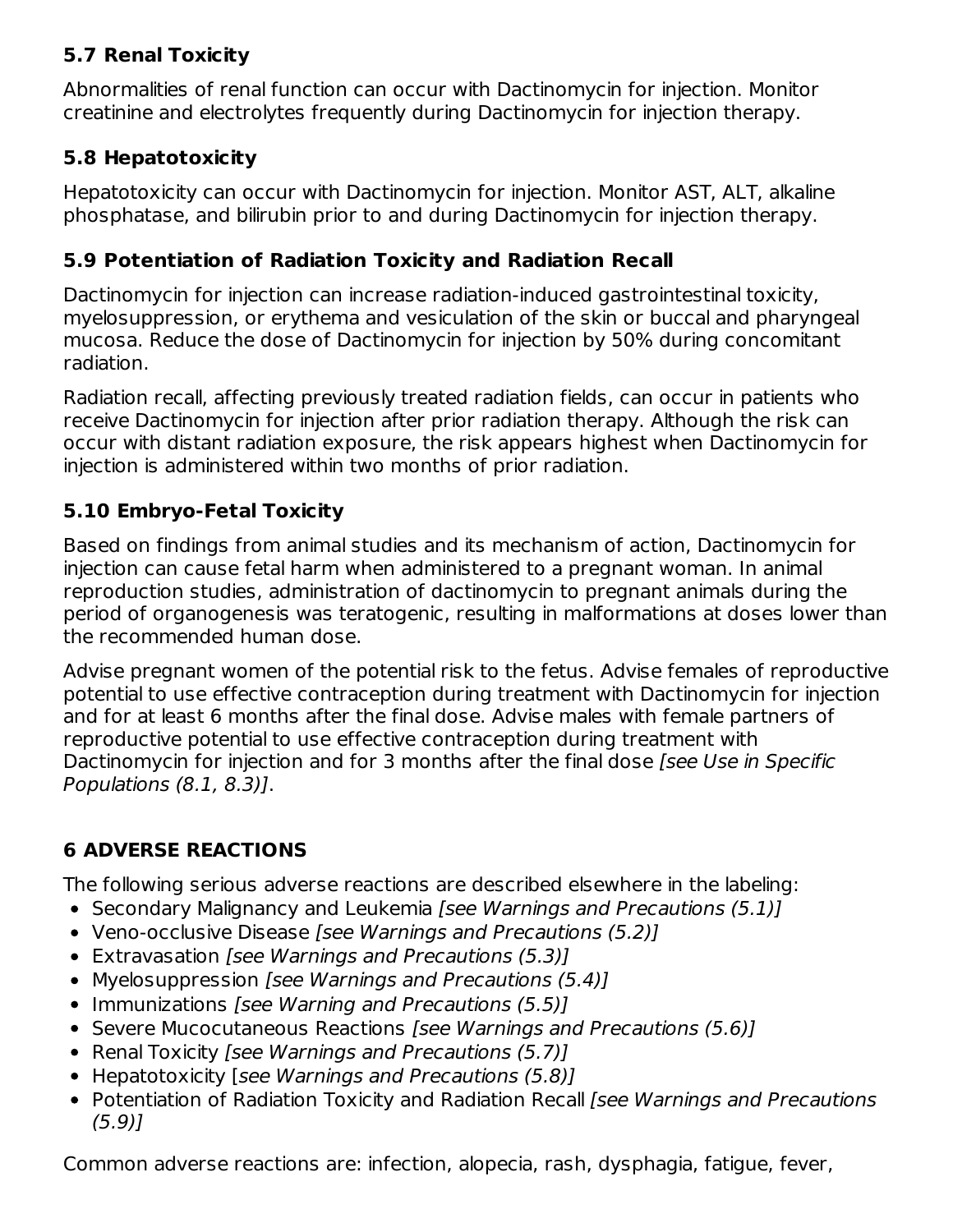nausea, vomiting, anemia, neutropenia, thrombocytopenia, mucositis, and hepatotoxicity.

The following adverse reactions have been identified in clinical studies or postmarketing reports. Because some of these reactions were reported voluntarily from a population of uncertain size, it is not always possible to reliably estimate their frequency or establish a causal relationship to drug exposure.

Infections: infections including sepsis with fatal outcome

Hematologic: anemia, leukopenia, thrombocytopenia, pancytopenia, reticulocytopenia, neutropenia, febrile neutropenia, disseminated intravascular coagulation

Immune system: hypersensitivity

Metabolism and nutrition: anorexia, hypocalcemia, tumor lysis syndrome

Nervous system: peripheral neuropathy

Ocular: optic neuropathy

Vascular: thrombophlebitis, hemorrhage

Respiratory, thoracic and mediastinal: pneumonitis, pneumothorax

Gastrointestinal: nausea, vomiting, abdominal pain, diarrhea, constipation, gastrointestinal ulceration, cheilitis, dysphagia, esophagitis, ulcerative stomatitis, ascites, proctitis, mucositis

Hepatobiliary: liver function test abnormalities, hepatomegaly, hepatitis, hepatic failure with reports of death, hepatic veno-occlusive disease

Dermatologic: alopecia, rash, dermatitis, acne, erythema multiforme, Stevens Johnson Syndrome, radiation recall, toxic epidermal necrolysis

Musculoskeletal and connective tissue: myalgia, growth retardation

Renal and urinary: renal impairment, renal failure

General: fatigue, fever, malaise

## **8 USE IN SPECIFIC POPULATIONS**

## **8.1 Pregnancy**

#### Risk Summary

Based on findings from animal studies and its mechanism of action, Dactinomycin for injection can cause fetal harm when administered to a pregnant woman [see Clinical Pharmacology (12.1)]. In animal reproduction studies, administration of dactinomycin to pregnant animals during the period of organogenesis was teratogenic, resulting in malformations at doses lower than the recommended human dose (see Data). Advise pregnant women of the potential risk to a fetus [see Use in Special Populations (8.3)].

In the U.S. general population, the estimated background risk of major birth defects and miscarriage in clinically recognized pregnancies is 2% to 4% and 15% to 20%, respectively.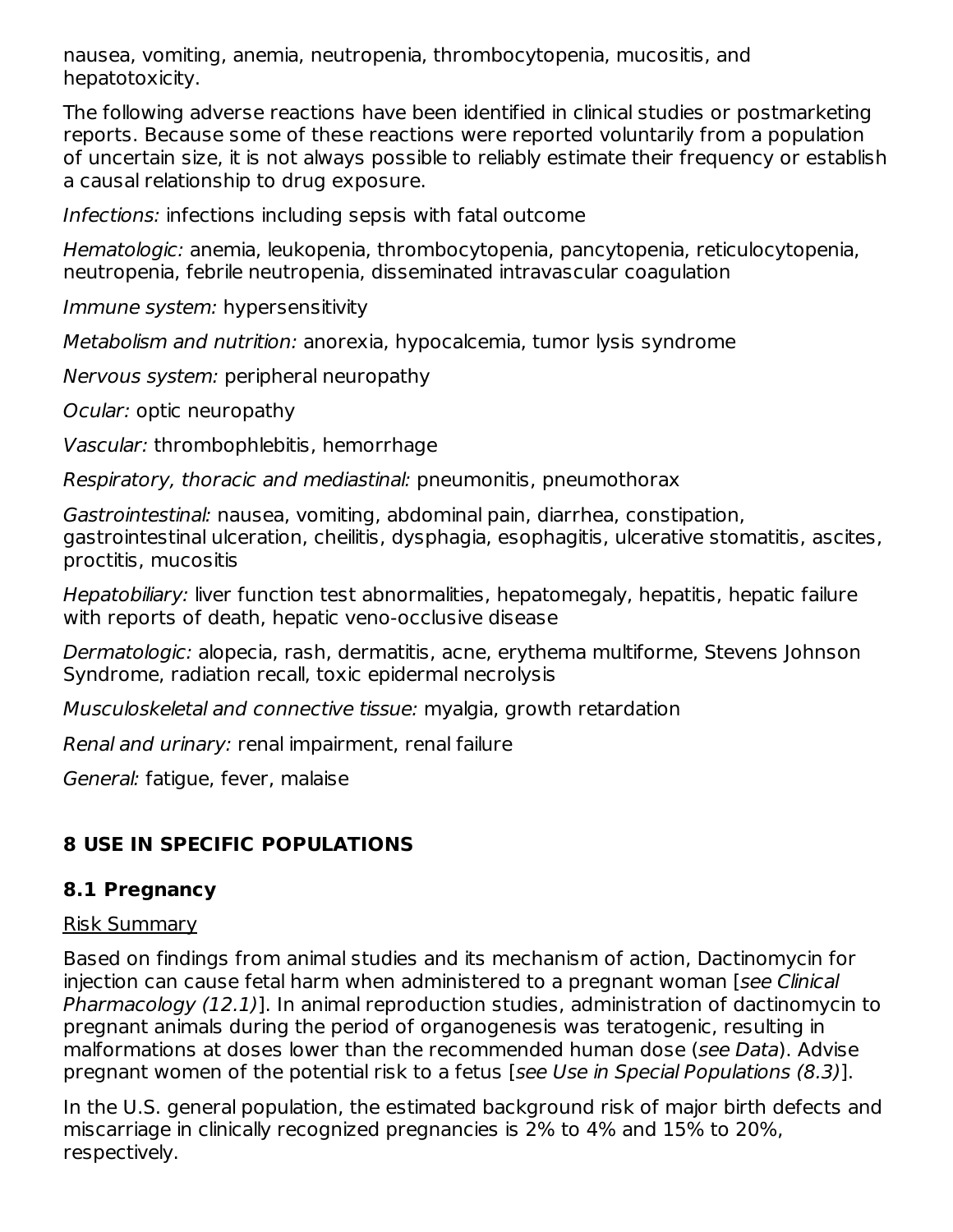## Data

### Animal Data

Dactinomycin was teratogenic in animals. Administration of dactinomycin to pregnant rats, rabbits, and hamsters during the period of organogenesis, increased the incidence of fetal malformations and caused embryotoxicity at doses (based on body surface area) as low as 0.2 times the clinical dose of 1250 mcg/m<sup>2</sup>.

## **8.2 Lactation**

#### Risk Summary

There are no data on the presence of dactinomycin or its metabolites in human milk or their effects on the breastfed infant or on milk production. Because of the potential for serious adverse reactions in breastfed infants from Dactinomycin for injection, advise women not to breastfeed during treatment with Dactinomycin for injection and, based on limited published data regarding the dactinomycin half-life, for 14 days after the final dose.

### **8.3 Females and Males of Reproductive Potential**

#### Pregnancy Testing

Verify the pregnancy status of females of reproductive potential prior to initiating Dactinomycin for injection *[see Use in Specific Population (8.1)]*.

#### **Contraception**

Dactinomycin for injection can cause fetal harm when administered to a pregnant woman [see Use in Specific Populations (8.1)].

#### Females

Advise females of reproductive potential to use effective contraception during treatment with Dactinomycin for injection and for at least 6 months after the final dose.

#### Males

Because of the potential for genotoxicity, advise males with female partners of reproductive potential to use effective contraception during treatment with Dactinomycin for injection and for 3 months after the final dose *[see Nonclinical* Toxicology (13.1)].

## **8.4 Pediatric Use**

The safety and effectiveness of dactinomycin have been established in pediatric patients with Wilms tumor, rhabdomyosarcoma, Ewing sarcoma, and metastatic nonseminomatous testicular cancer.

The safety and effectiveness of dactinomycin have been established in post-menarchal pediatric patients with gestational trophoblastic neoplasia.

The safety and effectiveness of Dactinomycin for injection have not been established in pediatric patients undergoing regional perfusion for locally recurrent or locoregional solid malignancies.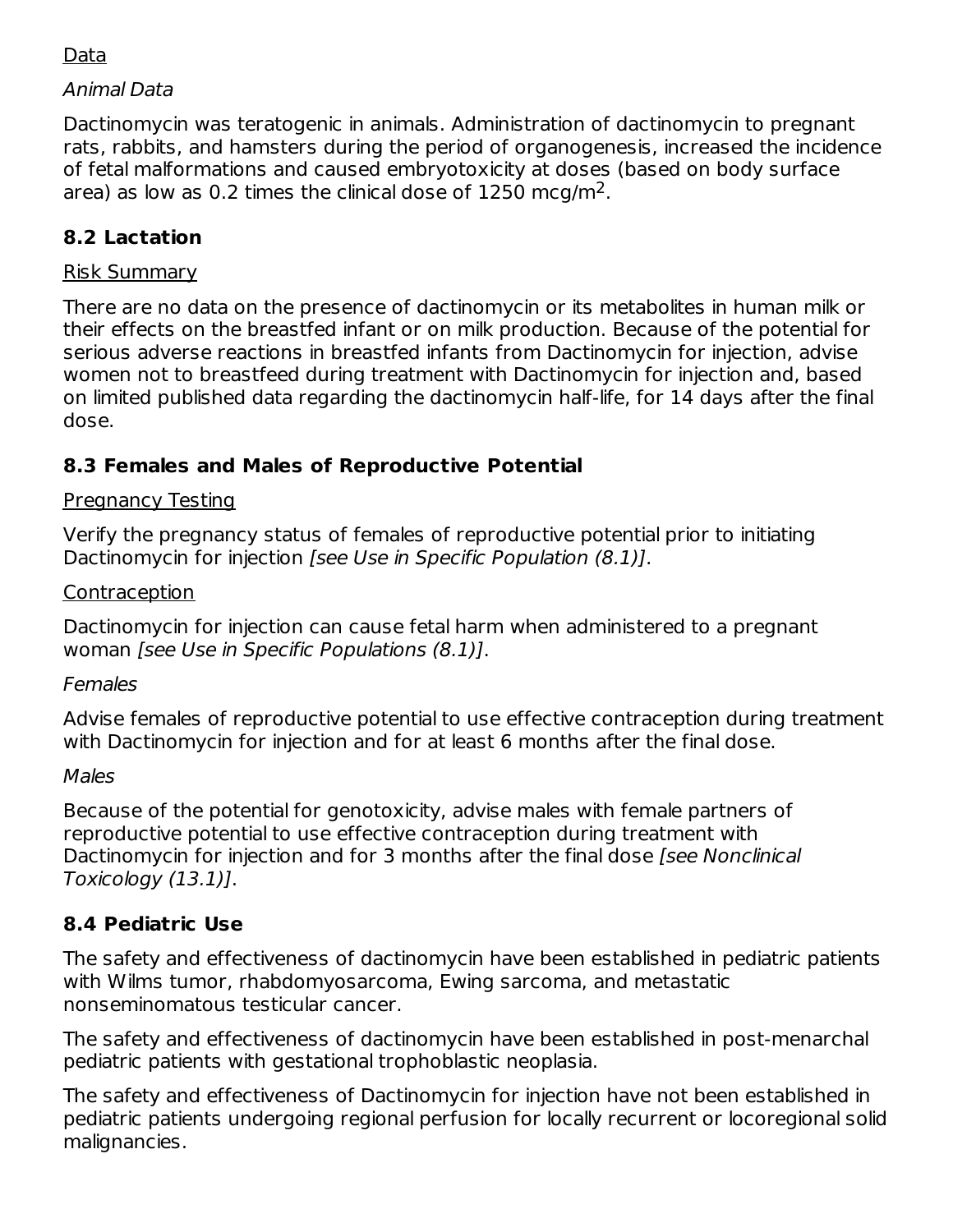### **8.5 Geriatric Use**

Clinical studies of Dactinomycin for injection did not include sufficient numbers of subjects aged 65 and over to determine whether they respond differently from younger subjects.

## **11 DESCRIPTION**

Dactinomycin is an actinomycin. Dactinomycin is produced by Streptomyces parvullus. The chemical name is 8-amino-N-(2-amino-4,6-dimethyl-3-oxo-phenoxazin-1-yl)carbonyl-N'-[8-amino-4,6-dimethyl- 7-oxo-9-[[3,6,10-trimethyl-7,14-bis(1-methylethyl)- 2,5,8,12,15-pentaoxo-9-oxa-3,6,13,16- tetrazabicyclo[14.3.0]nonadec-11 yl]carbamoyl]phenoxazin-1-yl]carbonyl-4,6-dimethyl-7-oxo-N,N'- bis[3,6,10-trimethyl-7,14-bis(1-methylethyl)-2,5,8,12,15-pentaoxo-9-oxa-3,6,13,16 tetrazabicyclo[14.3.0]nonadec-11-yl]-1,9-bis[[3,6,10-trimethyl-7,14-bis(1-methylethyl)- 2,5,8,12,15- pentaoxo-9-oxa-3,6,13,16-tetrazabicyclo[14.3.0] nonadec-11 yl]carbamoyl]phenoxazine-1,9- dicarboxamide. The molecular formula is  $\mathsf{C}_{62}\mathsf{H}_{86}\mathsf{N}_{12}\mathsf{O}_{16}$ and the molecular weight is 1255.42 daltons. The structural formula of dactinomycin is shown below:



Dactinomycin for injection for intravenous use is a sterile, amorphous yellow to orange, lyophilized powder in a single-dose vial. Each vial contains 500 mcg of dactinomycin and 20 mg of mannitol.

# **12 CLINICAL PHARMACOLOGY**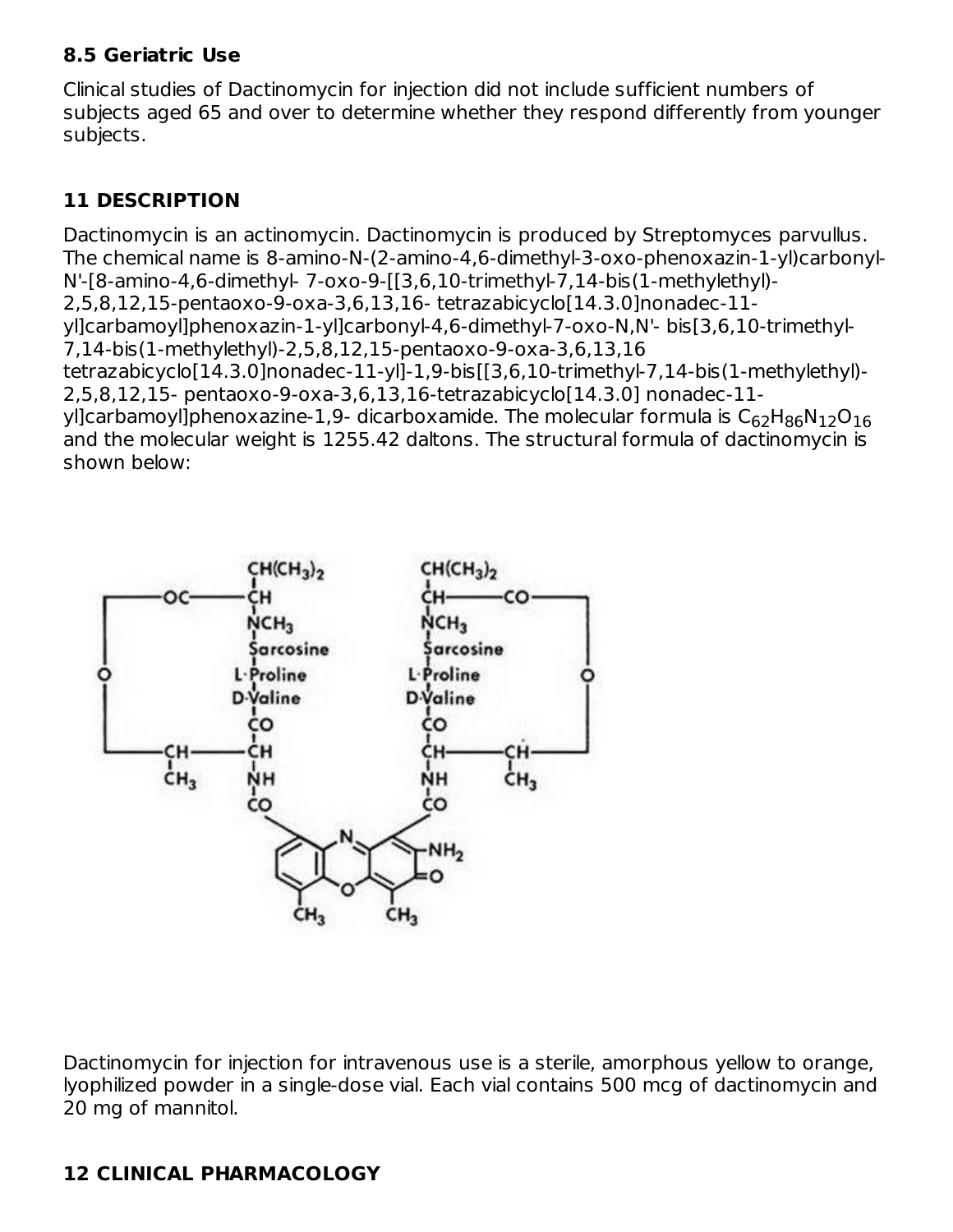## **12.1 Mechanism of Action**

Dactinomycin for injection is a cytotoxic actinomycin that binds DNA and inhibits RNA synthesis. The cytotoxic activity of dactinomycin has been demonstrated in animal models of different human cancers.

## **12.2 Pharmacodynamics**

Dactinomycin exposure-response relationships and the time course of pharmacodynamics response are unknown.

## **12.3 Pharmacokinetics**

The distribution and excretion of radioloabeled dactinomycin ( $3H$  actinomycin D) were assessed in three adult patients with malignant melanoma.

## **Distribution**

 $3H$  actinomycin D is concentrated in nucleated cells and does not penetrate the bloodbrain barrier.

## Elimination

Excretion

Following administration of radiolabeled dactinomycin, approximately 30% was recovered in urine and feces in one week.

## Specific Populations

## Pediatric Patients

Published studies and population analyses in patients  $\leq$  21 years of age with cancer report a trend of increasing systemic dactinomycin clearance with increasing body weight.

## Drug Interaction Studies

Published in vitro studies report that dactinomycin may be a substrate of the Pglycoprotein and OATP1B3 transporter systems.

# **13 NONCLINICAL TOXICOLOGY**

# **13.1 Carcinogenesis, Mutagenesis, Impairment of Fertility**

Dactinomycin is a carcinogen in animals. Local sarcomas were produced in mice and rats after repeated subcutaneous or intraperitoneal injections. Mesenchymal tumors occurred in male rats given intraperitoneal injections of 50 mcg/kg, 2 to 5 times per week, for 18 weeks, at doses (based on body surface area) 0.5 times the clinical dose of 1250 mcg/m<sup>2</sup>.

Dactinomycin was mutagenic in several in vitro and *in vivo* test systems including human fibroblasts and leukocytes, and HeLa cells. DNA damage and cytogenetic effects have been demonstrated in the mouse and the rat.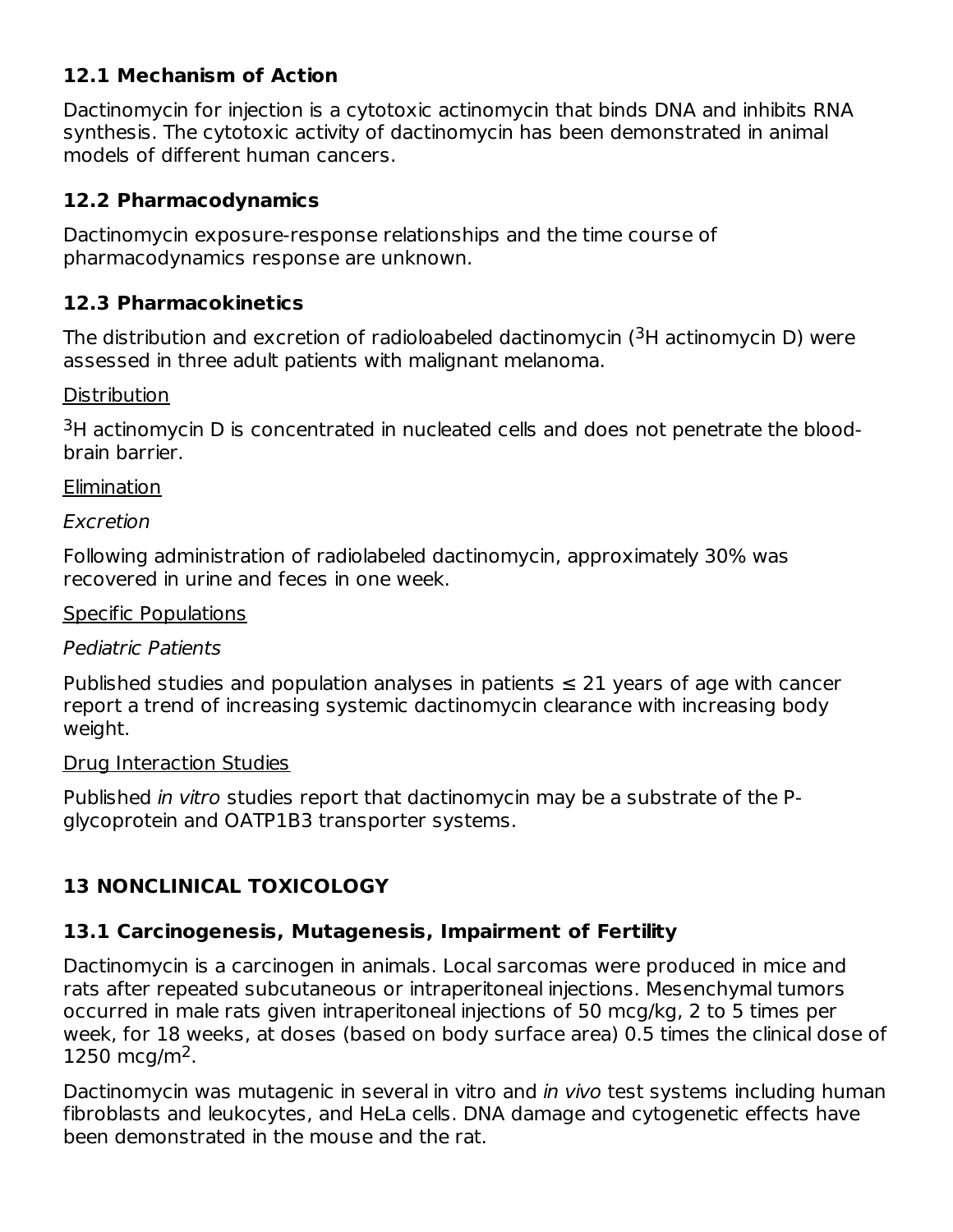## **15 REFERENCES**

1. "OSHA Hazardous Drugs." OSHA. http://www.osha.gov/SLTC/hazardousdrugs/index.html

## **16 HOW SUPPLIED/STORAGE AND HANDLING**

Dactinomycin for injection for intravenous use is supplied as a sterile, amorphous yellow to orange, lyophilized powder in a single-dose vial. Each Dactinomycin for injection vial (NDC 39822-2100-2) contains 0.5 mg of dactinomycin and 20 mg of mannitol.

Store at 20 to 25<sup>o</sup>C (68 to 77<sup>o</sup>F); excursions permitted between 15 to 30<sup>o</sup>C (59 to 86<sup>o</sup>F) [see USP Controlled Room Temperature].

Protect Dactinomycin for injection from light and humidity.

Store the reconstituted Dactinomycin for injection at room temperature for no more than 4 hours from reconstitution to completion of administration [see Dosage and Administration (2.7)].

Dactinomycin for injection is a cytotoxic drug. Follow applicable special handling and disposal procedures. $^{\rm 1}$ 

## **NDC**

Single Vial Cartons NDC 39822-2100-2

## **17 PATIENT COUNSELING INFORMATION**

### Secondary Malignancy or Leukemia

Advise patients of the increased risk of secondary malignancies [see Warnings and Precautions (5.1)].

## Veno-occlusive Disease

Advise patients about the symptoms of VOD and to seek medical attention if they develop new onset jaundice, abdominal distention, or right upper quadrant pain [see Warnings and Precautions (5.2)].

### Myelosuppression

Advise patients to contact their healthcare provider for any signs or symptoms of myelosuppression or infection [see Warnings and Precautions (5.4)].

## Severe Mucocutaneous Reactions

Advise patients of the risk of severe mucocutaneous reactions and to contact their health care provided for new skin lesions, mouth sores or oropharyngeal lesions [see Warnings and Precautions (5.5)].

### Renal Toxicity or Hepatotoxicity

Advise patients of the need for periodic laboratory testing to monitor for renal toxicity and hepatotoxicity [see Warnings and Precautions (5.7, 5.8)].

Potentiation of Radiation Toxicity and Radiation Recall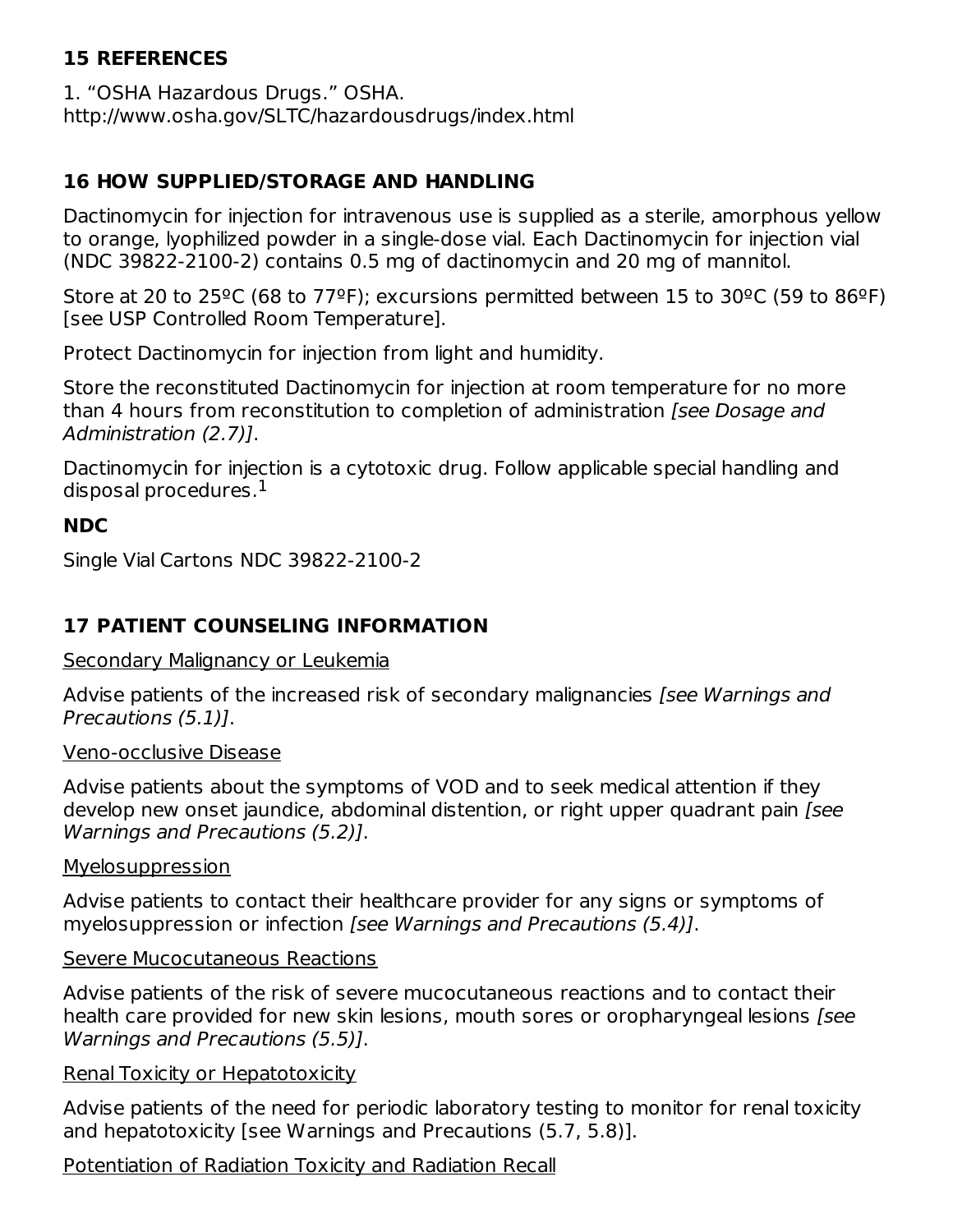Advise patients of the risk of increased radiation-induced gastrointestinal, myelosuppression and skin toxicity [see Warnings and Precautions (5.9)].

#### Embryo-Fetal Toxicity

Advise females of reproductive potential of the potential risk to a fetus. Advise females to inform their healthcare provider of a known or suspected pregnancy [see Warnings and Precautions (5.10), Use in Specific Populations (8.1)].

Advise females of reproductive potential to use effective contraception during treatment with Dactinomycin for injection and for 6 months after final dose [see Use in Specific Populations (8.3)].

Advise male patients with female partners of reproductive potential to use effective contraception during treatment with Dactinomycin for injection and for 3 months after final dose [see Use in Specific Populations (8.3)].

Lactation

Advise females not to breastfeed during treatment with Dactinomycin for injection and for 14 days after the final dose [see Use in Specific Populations (8.2)].

Manufactured in Canada

Manufactured for:

XGen Pharmaceuticals DJB, Inc.

Big Flats, NY 14814



**Rx** only Revised September 2020 DACT-PI-04

## **PRINCIPAL DISPLAY PANEL**

NCD 39822-2100-1 Single Dose Vial Dactinomycin for Injection, USP 500 mcg (0.5 mg) per vial For Preparation of Intravenous Solutions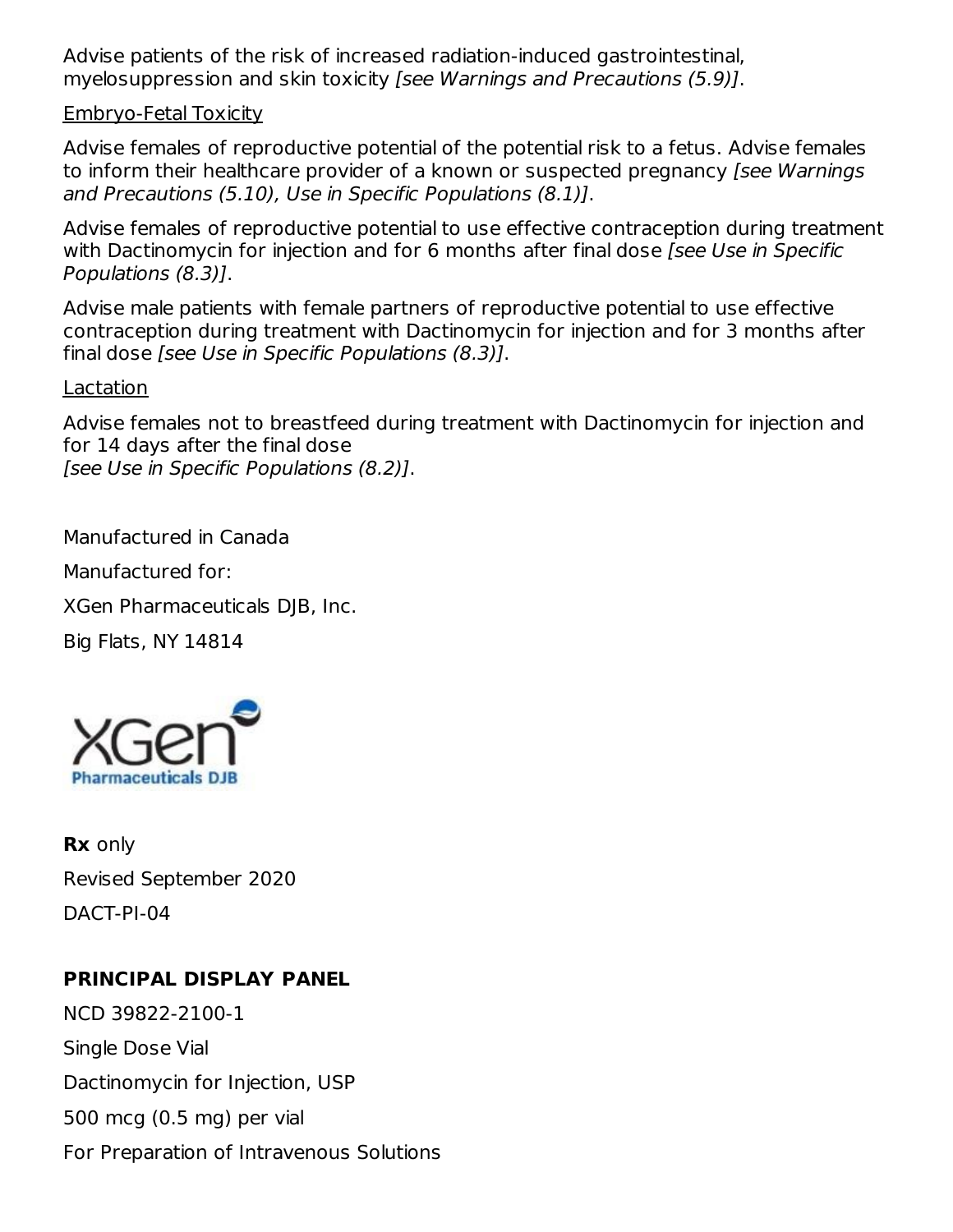Rx only



NCD 39822-2100-2

Single Vial Carton

Dactinomycin for Injection, USP

500 mcg (0.5 mg) per vial

For Preparation of Intravenous Solutions

Rx only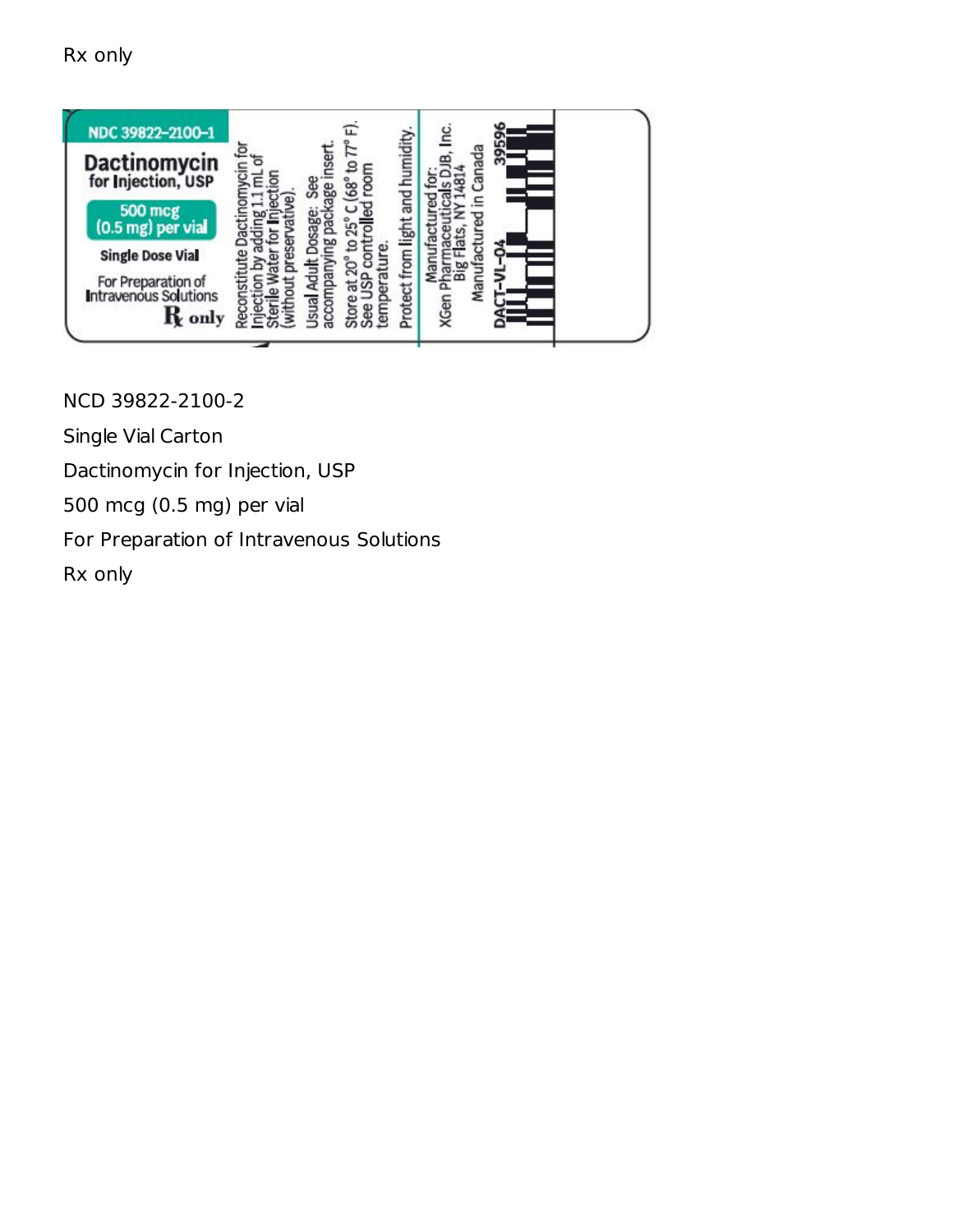

| <b>DACTINOMYCIN</b><br>dactinomycin injection, powder, lyophilized, for solution |                         |                           |                     |                                             |                |                    |  |  |  |
|----------------------------------------------------------------------------------|-------------------------|---------------------------|---------------------|---------------------------------------------|----------------|--------------------|--|--|--|
|                                                                                  |                         |                           |                     |                                             |                |                    |  |  |  |
| <b>Product Information</b>                                                       |                         |                           |                     |                                             |                |                    |  |  |  |
| <b>Product Type</b>                                                              | HUMAN PRESCRIPTION DRUG | <b>Item Code (Source)</b> |                     |                                             | NDC:39822-2100 |                    |  |  |  |
| <b>Route of Administration</b>                                                   | <b>INTRAVENOUS</b>      |                           |                     |                                             |                |                    |  |  |  |
|                                                                                  |                         |                           |                     |                                             |                |                    |  |  |  |
| <b>Active Ingredient/Active Moiety</b>                                           |                         |                           |                     |                                             |                |                    |  |  |  |
| <b>Ingredient Name</b>                                                           |                         |                           |                     | <b>Basis of Strength</b><br><b>Strength</b> |                |                    |  |  |  |
| DACTINOMYCIN (UNII: 1CC1JFE158) (DACTINOMYCIN - UNII:1CC1JFE158)                 |                         |                           | <b>DACTINOMYCIN</b> |                                             |                | $0.5$ mg in $1$ mL |  |  |  |
|                                                                                  |                         |                           |                     |                                             |                |                    |  |  |  |
| <b>Inactive Ingredients</b>                                                      |                         |                           |                     |                                             |                |                    |  |  |  |
| <b>Ingredient Name</b>                                                           |                         |                           | <b>Strength</b>     |                                             |                |                    |  |  |  |
| <b>MANNITOL (UNII: 30WL53L36A)</b>                                               |                         |                           |                     |                                             |                |                    |  |  |  |
|                                                                                  |                         |                           |                     |                                             |                |                    |  |  |  |
|                                                                                  |                         |                           |                     |                                             |                |                    |  |  |  |